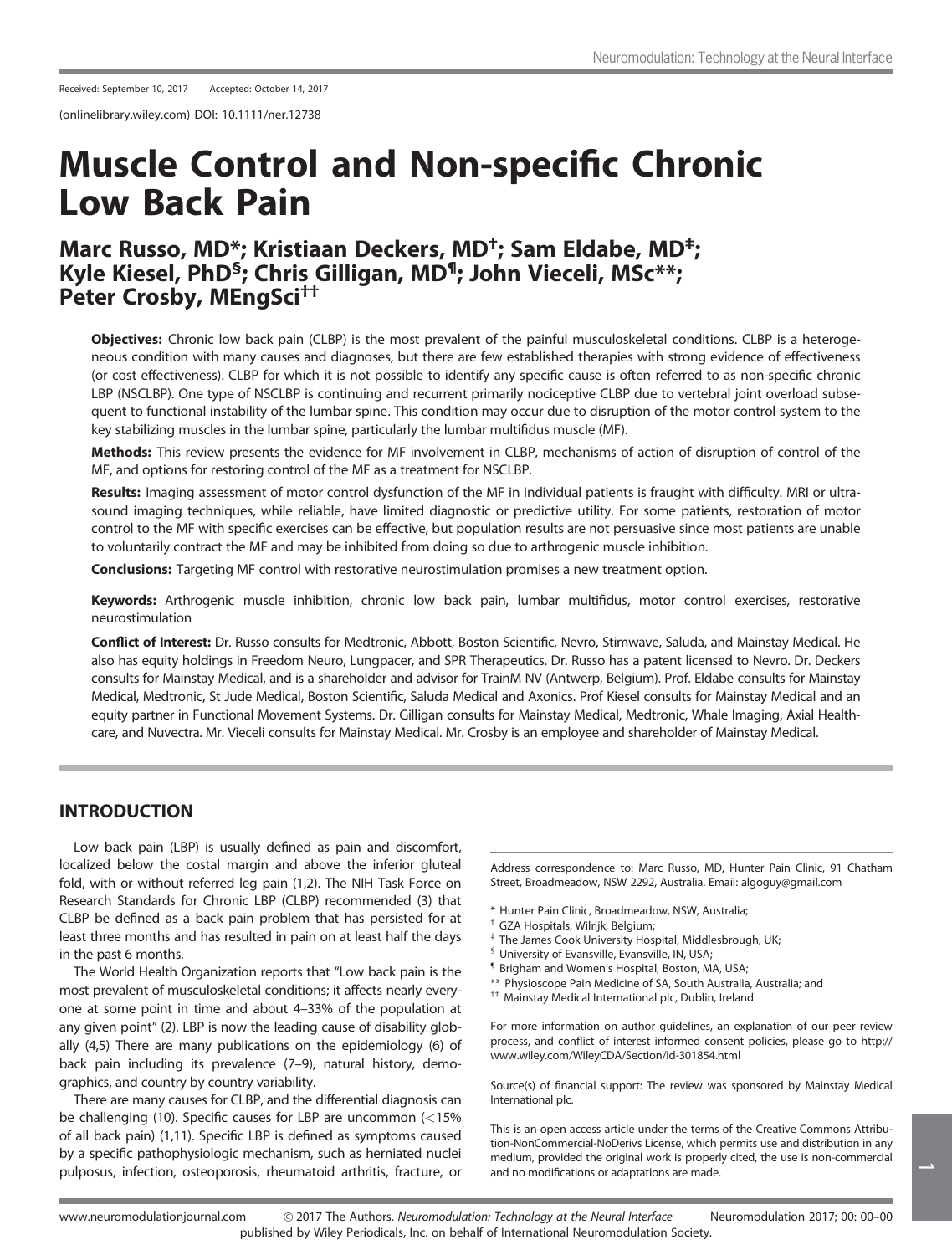

Figure 1. Model of spine stability.

tumor (12). The remaining patients, who comprise the majority of patients, are commonly referred to as having "non-specific LBP" (NSLBP) or "axial LBP" (ALBP) or "Mechanical LBP." These terms can have different meanings to different audiences of clinicians and researchers.

LBP presents on a spectrum between primarily neuropathic pain and primarily nociceptive pain, and guidelines (13) and tools exist for clinical classification (14,15). Inconsistent nomenclature complicates a review, for example merely describing CLBP as "axial" does not help with understanding if the described therapy is for predominantly neuropathic or predominantly nociceptive CLBP, as axial LBP is a syndrome that may have both nociceptive and neuropathic components (16). This review will concentrate on primarily nociceptive CLBP, which is poorly served with most of today's treatments. In many cases, the therapy of last resort is opioids.

#### Clinical Instability and CLBP

Panjabi (17,18) described the stabilizing system of the spine as divided into three subsystems: 1) the spinal column; 2) the spinal muscles; and 3) the neural control unit; spine stability depends on the complex interplay of these three systems. This is illustrated conceptually in Figure 1 (after Panjabi). Disturbances in one or more of these three stabilizing mechanisms leads to spinal segments moving outside of their normal range of motion (the so-called neutral zone), causing tissue injury and initiating LBP. If, for instance, the muscle control system exerts suboptimal stabilizing forces on the spinal column, overload of the joints and soft tissues surrounding the joints is more likely to occur, leading to primarily nociceptive pain. This lesser muscular control could be caused by decreased neural drive from or feedback to the neurologic structures controlling the muscles and the joints (19).

When looking into muscular stabilization of the lumbar spine, the role of the lumbar multifidus (MF) becomes immediately apparent. The anatomic architecture of the MF is shown in Figure 2 (reproduced from Rosatelli (20) with permission). The deep fascicles of the multifidus generally span a single segment, and are "strategically positioned to provide proprioceptive feedback from the lumbar spine." In contrast, the intermediate fascicles may have a role in controlling intersegmental movement, whereas the superficial fascicles are capable of providing significant torque in a cranio-caudal direction.

The MF is the strongest stabilizer of the lumbar spine (21), and the combined actions of the bilateral multifidi account for more than two thirds of the stiffness of the spine when in the neutral zone (22). Changes in MF are strongly evident in people with cLBP

(23), and many patients with LBP exhibit atrophy of the MF within days of new back pain (24,25). This atrophy can be seen easily and reliably (26) on MRI. Atrophy may be seen unilaterally or bilaterally, and bilateral atrophy is frequently seen in patients who complain of unilateral pain (25,27). MF changes are apparent in chronic LBP (28,29), in proportion to the duration of symptoms (30), and are not due to a change in muscle fiber type (31). The radiology literature (32) reports that fat infiltration of the MF is apparent in chronic LBP (33,34), and there is evidence that the non-contractile tissue seen on MRI is, indeed, fat (35). Fat infiltration and tissue remodeling may be independent of atrophy (36). Examples of fat infiltration in the MF are shown in Figure 3, with a three level classification system (37). A systematic review (38) provided evidence for the presence of macroscopic changes in lumbar muscle structures of CLBP: "especially a loss of muscle size is seen in the lower lumbar levels, but not in the more cranial lumbar levels."

Acute LBP usually resolves within weeks in most patients (39), although a meta-analysis with a more stringent definition of acute NSLBP suggests that the majority of patients still experience pain one year from the onset of symptoms (40). MF atrophy, on the other hand, typically persists after resolution of pain (41) in patients with CLBP. This persistent defect in the key local stabilizer muscle could explain why many patients with back pain suffer from recurrences or a waxing and waning course after the initial episode (42).

The mechanism leading to MF atrophy in LBP is probably closely related to arthrogenic muscle inhibition (43). This phenomenon can be readily observed in the quadriceps muscle after traumatic and experimental knee injury (44), and is also encountered in the calf muscles after ankle injury (45). It refers to a mechanism by which pain in a skeletal joint leads to reduced neural drive to the muscle(s) that move or stabilize that joint.

Arthrogenic inhibition is thought to be caused by a change in the discharge of articular sensory receptors due to factors such as swelling, inflammation, joint laxity, and damage to joint afferents. Spinal reflex pathways likely contribute to arthrogenic inhibition, as can be measured by changes in reflex activity in experimentally induced cases (44) and evidence suggests that supra-spinal pathways may also play an important role (44,46,47). Interestingly, arthrogenic inhibition in peripheral joint pathology may involve both type I and type II muscle fibers selectively or both together (48).

Arthrogenic muscle inhibition can occur in the spine consequent to an episode of LBP. Electromyogram (EMG) evidence of reduced neural drive to the MF in back pain patients includes diminished EMG activity (49,50), and alterations in the timing of the recruitment of the short (deep) fascicles of the MF in response to perturbations (29). Pain alters the magnitude of activation of deep MF during certain types of activity (51). Ultrasound imaging evidence of reduced neural drive in back pain patients includes reduced muscle thickness changes with contraction (52–55), reduced ability to cause a muscle thickness change on command (56), and altered contraction patterns with changes in posture (57).

There is evidence from humans and animal models, including ovine (58), porcine (59,60), and feline (61) that induced local injury compromises neural drive to the MF, seen as changes in electrical activity on MF electromyography. Experimentally induced intervertebral disc degeneration in the cat induces pathophysiologic changes to the MF (62). In a rabbit model, the MF becomes stiffer, both in individual fibers and in fiber bundles, in response to experimentally induced intervertebral disc degeneration, and a stiffer muscle can alter the biomechanical properties of the spine stabilizing system (62).

Injury to the spine structures (e.g., joints, ligaments, disc) can disrupt one or more of the spine stability sub-systems (19,63–65).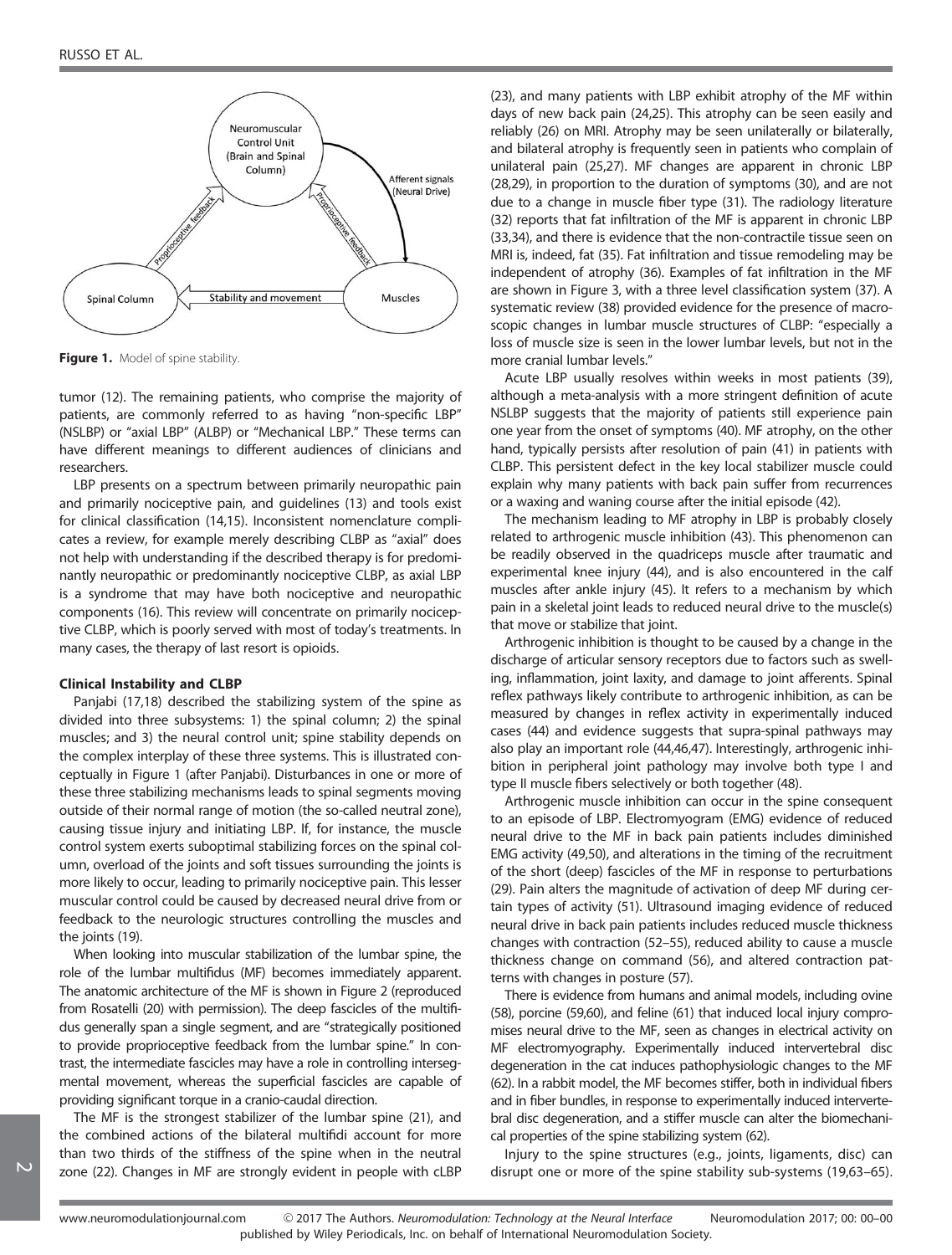

Figure 2. Dissection, digitization, and three-dimensional modeling of lumbar multifidus, lateral views. a. Dissection of superficial (red), intermediate (yellow), and deep (purple) regions. b–f. Segments of the superficial region attaching to L1–L5 spinous processes. g. Three dimensional reconstruction of the digital specimen shown in a. h. Segments of the intermediate region attaching to the L1–L4 spinous processes. Note that there is no intermediate fascicle of the MF attaching to the spinous process at L5. i. Segments of the deep region attaching to the L1–L5 laminae. j. Regions of the LMT attaching to the L5 spinous process. LMT, lumbar multifidus; sp, spinous process; mp, mammillary process; tp, transverse process; PSIS, posterior superior iliac spine; L, lumbar. Reproduced from Rosatelli (20) with permission.

Induced pain studies in humans confirm that local pain of the spinal column leads to reduction of neural drive to the adjacent MF, apparent on functional MRI (66) and ultrasound (67,68). EMG studies of populations of patients with acute or chronic LBP show altered recruitment of the MF (69,70) due to pain, pain avoidance, and deconditioning. Pain has been experimentally shown to reduce neural drive not only to the MF, but also the lumbar erector spinae muscles in both healthy volunteers and back pain patients (71).

Figure 4 shows a representation of compromised spine stability as a result of arthrogenic inhibition. Nociceptive signals (pain) from the spine inhibit the neuromuscular control system (in the brain and spinal cord) which results in reduced neural drive to the muscles which compromises stability and movement. Disrupted neural drive also alters the proprioceptive feedback from the muscles themselves.

Cortical changes in the brain are associated with chronic LBP (72). Impaired motor control of the MF in patients with CLBP is associated with changes in cortical representation of the multifidus and subsequent ability to exert voluntary control (73) and there is evidence of reorganization of trunk muscle representation at the motor cortex in individuals with recurrent LBP. This reorganization is associated with deficits in postural control (74). Individual fascicles of MF are

activated by different regions in the motor cortex (75), and motor control training for back pain patients can reverse the cortical reorganization (76). Evidence of cortical remodeling may be assessed with research techniques of brain mapping using transcranial magnetic stimulation (TMS) and surface EMG recorded at the L3 level, and magnitude of cortical remodeling is associated with severity and location of LBP (77). There is evidence that motor training can reverse pathologic reorganization of neuronal networks of the motor cortex in people with recurrent pain, at least for motor training that focuses on the transverse abdominus (76). Reduction in back pain as a result of facet joint injections or spine surgery has also been shown to be associated with restoration of normal brain anatomy and function (78).

In summary

- The spine stabilization system consists of the spine, the muscles, and the neural control system.
- Arthrogenic muscle inhibition can disrupt control to the key segmental stabilizing muscle of the spine—the lumbar multifidus.
- Disrupted muscle control can lead to compromised clinical stability of the spine, allowing joint overload and consequent persistent and recurrent pain.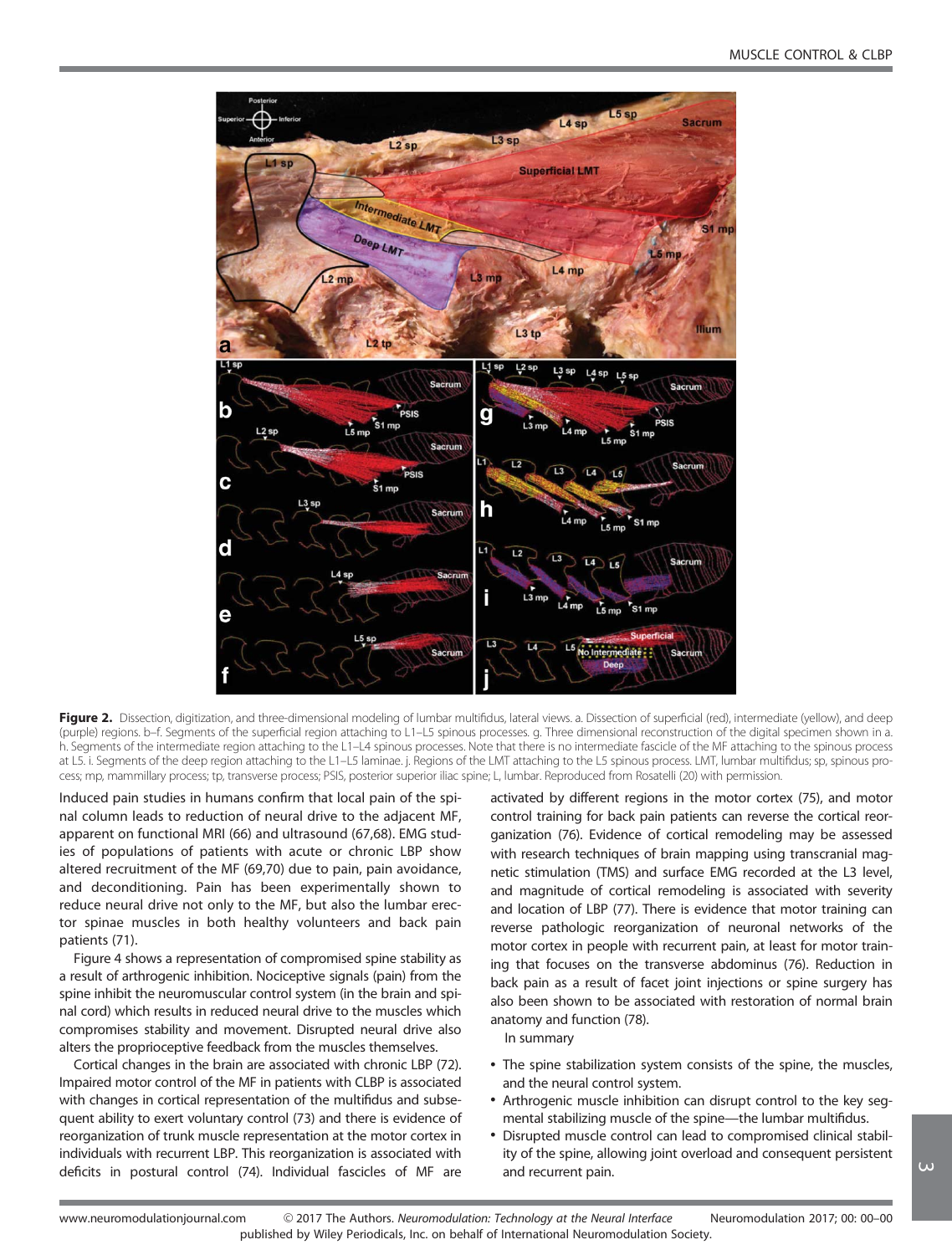

Figure 3. Examples of T1 weighted MRI images of lumbar spine at L3 showing mild ( $<$ 10%), moderate (10–50%) and severe ( $>$ 50%) fat infiltration of the lumbar multifidus muscle (images from subjects enrolled in the ReActiv8-B Clinical Trial with permission).

• Back pain due to disrupted muscle control is associated with neuroplastic changes in the motor cortex, which can be reversed with elimination of back pain.

## DIAGNOSTIC TESTS FOR MOTOR CONTROL **DYSFUNCTION**

Since disruption of the MF is clearly associated with CLBP in many cases, it is logical to examine diagnostic tools that can identify patients with this particular pathology.

## Imaging Assessment of Motor Control Dysfunction

Changes to the MF apparent with MRI imaging are strongly associated with back pain, but the diagnostic value in individual patients of such changes is limited, since back pain of any cause can lead to changes of the MF cross sectional area and amount of fat infiltration (79). Prolonged bed rest in the absence of back pain can also lead to atrophy of the MF seen on imaging (80) and the atrophy can be reversed with appropriate exercises (81). There appears to be no relationship between MF function and amount of fat infiltration (82). There is some evidence (83) that the severity of fat infiltration correlates with decreased range of motion in flexion, and that the amount of fat infiltration may be a predictor for continued CLBP (84), but the diagnostic utility of these observations is unclear.

Ultrasound imaging has been used to document reduced MF muscle mass, a consequence of reduced neural drive, which in back pain patients includes diminished thickness change with activation (52,53) and reduced ability to cause a muscle thickness change on command (56). Although the measurement techniques have been validated and are reliable, the diagnostic utility is unclear, and ultrasound measured MF activation does not appear to be predictive of which CLBP patients will benefit from stabilization exercises (85). A review (86) states there is "a convincing body of evidence [that] suggests that US imaging is a reliable and valid tool for differentiating LBP patients from normal subjects and monitoring rehabilitation outcome measures." A later systematic review (87) found "conflicting evidence for a relation between baseline percent thickness change of lumbar multifidus during contraction and the clinical outcomes of patients after various conservative treatments."

## EMG Assessment of Motor Control Dysfunction

EMG evidence has been used to show changes in MF recruitment in populations of patients with CLBP, but has not been shown to be useful as a tool for diagnosis or monitoring therapy in individual patients. Surface EMG cannot be used to accurately record from the MF (88) so fine wire or needle electrodes are more commonly used, but there is no easy way to isolate the EMG signals from the deeper multifidus layers from the surrounding muscles. Even with needle or wire EMG, some far field potentials originating in co-contracting muscles are seen, making it difficult to correctly identify the onset of muscle activity in the multifidus. European Guidelines on NSLBP (1) state the EMG procedures "have no clear relevance to clinical diagnostics although they may still be useful in experimental studies and/or in the rehabilitation environment for examining mechanisms of back muscle function/dysfunction."



Figure 4. Compromised spine stability.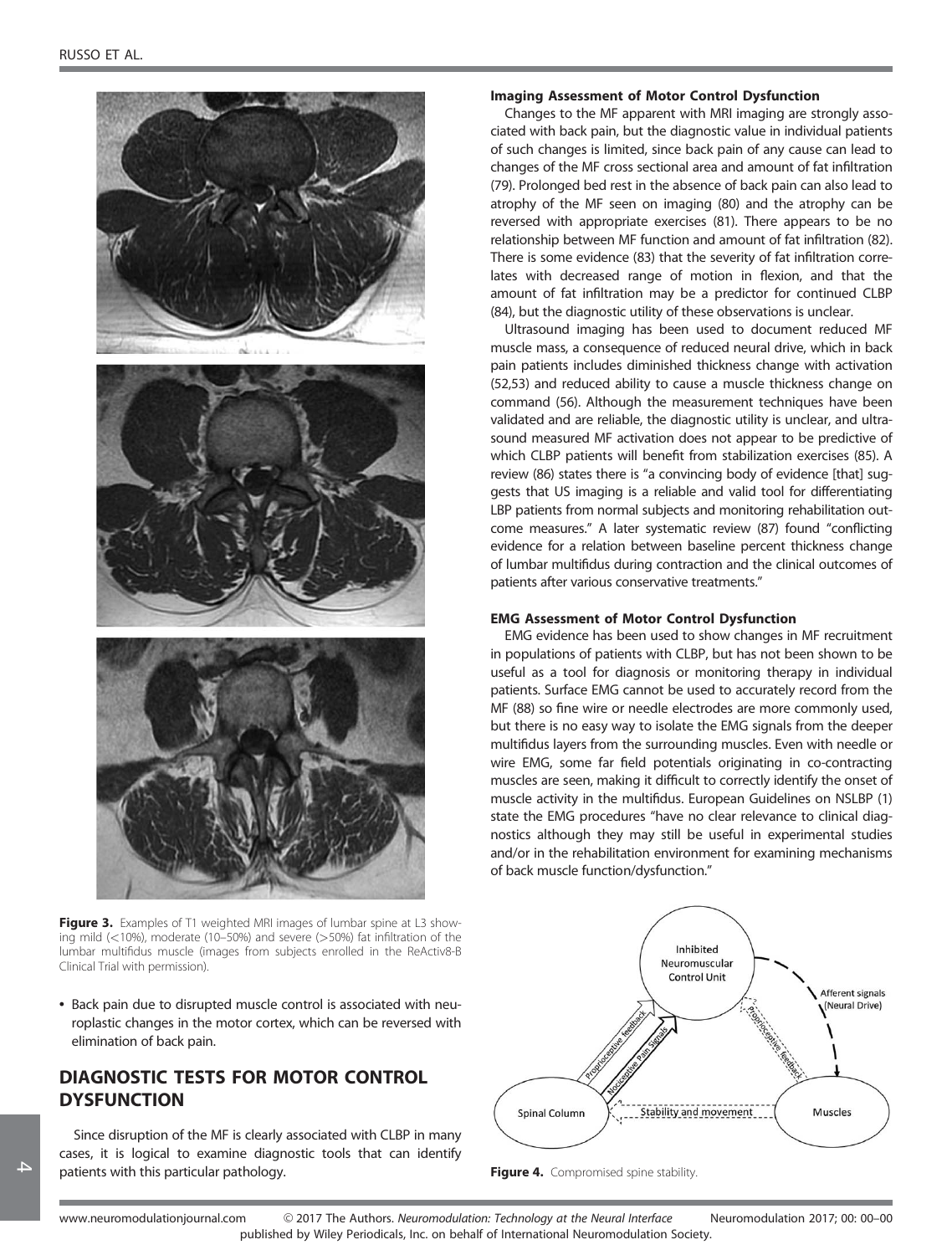

Figure 5. Positioning for starting the Prone Instability Test. We obtained consent for inclusion of the photo from the patient.

## Physical Diagnostic Tests for Motor Control Dysfunction

Several tests have been investigated to diagnose patients with CLBP due to motor control impairment including the standing back extension test (89), the prone instability test (PIT) (90), and the multifidus lift test (MLT) (91). The standing back extension test has reliability reported as a Kappa of 0.87, but, the test was validated against the function of deep abdominal muscles only to determine if motor control deficit of the spine were present.

The PIT has adequate interrater reliability (92) (reported as  $K = 0.87$ ) (93) and good face validity. A positive PIT was one of the four variables shown to be predictive of success with a stabilization exercise program for patients with sub-acute LBP (a sample of 40 subjects with an average duration of 75 days) that included exercises designed to reactivate the LM (94). In another study (95), subjects with LBP (a sample of 105 with an average duration of 65 days) who had a positive PIT in conjunction with aberrant movement patterns were shown to have reduced disability and pain following a course of motor control re-training exercises when compared to those subjects who did not have these clinically findings.

The PIT is performed with the patient prone in a relaxed and neutral spine posture (Fig. 5). The tester applies posterior to anterior glides (pressure) over each lumbar segment. If one or more glides produces pain, the glides are repeated when the subject's posterior spinal muscles are activated (extending the hips by lifting the feet off the floor, Fig. 6). If the pain is significantly diminished when the glides are performed during muscle activation, the test is considered positive and suggestive of the presence of a motor control deficit, including MF dysfunction.

Hebert et al. reported the reliability of the MLT, a palpation technique designed to test for MF function. This study used the MLT procedure and compared the results of palpation for the determination of diminished compared to normal multifidus contraction to the measurement of MF muscle thickness change via sonography in 32 subjects with LBP (91). "During the arm lift, the examiner made a qualitative judgment as to whether the participant demonstrated a normal or abnormal lumbar multifidus contraction. This judgment was based on the degree of contraction as determined by muscle palpation. We operationally defined a normal contraction as one in which a robust and obvious muscle contraction could be palpated during the arm lift. We operationally defined an abnormal contraction as occurring when there was little or no palpable contraction of the muscle during the arm lift."

Inter-tester reliability of the MLT at the L4–L5 was reported to be  $K = 0.75$  with 86% agreement and at the L5-S1 level demonstrated a  $K = 0.81$  with 91% agreement. To establish validity of the test, they assessed the correlation between outcome of the MLT and the ultrasound measure of thickness change. The correlation coefficients demonstrated a consistent relationship (0.59–0.73,  $p < 0.01$ ) between the MLT findings and the ultrasound measures of lumbar multifidus function at L4–L5 and at L5–S1. They reported one examiner that was significant and one was not with a *p* value  $= 0.056$ .

While the PIT has not been specifically validated for LM function, there are data suggesting a relationship between a positive PIT and MF dysfunction. MF reduced thickness change, measured with ultrasound, has been shown to be associated with those who do respond well to a stabilization exercise program (94). Additionally, subjects that were more likely to respond well to the stabilization exercise program had reduced LM thickness change during the MLT. Finally, Herbert et al. demonstrated that subjects who had a positive PIT also had reduced LM thickness change (8.5%) when compared with subjects who had a negative PIT (14.9%). These findings collectively suggest that subjects who test positive on the PIT, may have associated MF dysfunction.

In summary:

- Imaging (x-ray, MRI, ultrasound) diagnostic tests for CLBP due to motor control dysfunction have limited value in individual patients.
- EMG has little value as a diagnostic tool for individual patients with CLBP.
- Physical movement tests (in particular the prone instability test) may be useful to identify patients with CLBP who will benefit for therapies to address motor control dysfunction.

## THERAPIES FOR PATIENTS WITH CLBP DUE TO MF DISRUPTION

## Exercise Intervention for Restoration of Muscle Control to the MF

The "core stabilizing muscles" of the trunk consists of the erector spinae (ES), transverse abdominus (TrA), and MF, which is the only



Figure 6. Activation condition for the PIT (note feet are lifted slightly off the floor). We obtained consent for inclusion of the photo from the patient.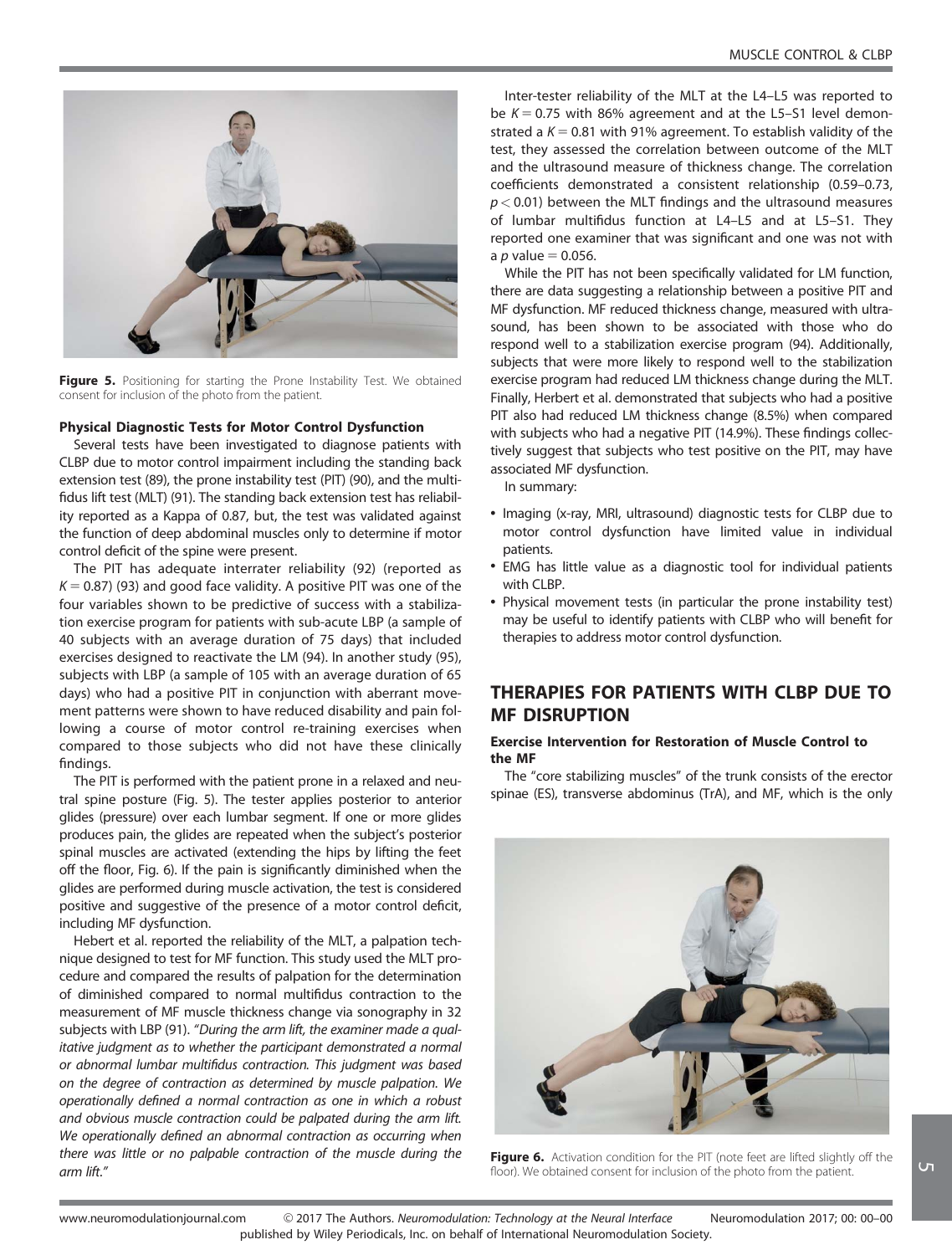muscle in this group that provides segmental stability. Many exercise programs for LBP have focused on "core stabilization exercises" which include the MF. The concept of core stability has both its proponents (96) and its critics (85,97) with strongly held views on both sides and much controversy (98).

There have been many studies on core stabilization exercises to improve back pain associated with spine instability (99–101). Several terms are used with approximately the same meaning including "motor control exercises" (MCE), "spine stabilization exercises," "lumbar stabilization exercises" and "core strengthening." There have also been many reviews and meta-analyses of the value of core stabilization exercises (102–108), and the conclusions range between great value and no additional value over normal exercises. Unfortunately, there are no "standards" for core stabilization exercises, so comparison of clinical studies is challenging at best. Furthermore, most studies make no attempt to use diagnostic tests to identify in advance those patients likely to benefit from restoration of MCE, hence any true effect is buried in the noise.

There are few published studies of exercise programs that focus on just the multifidus. Interestingly, "generalized" core stabilization exercises have quite mixed results, whereas exercises that target the MF alone or in combination with another muscle generally have more positive clinical results (109,110).

Specific MCE targeting the atrophied MF in some cLBP patients can override the normally involuntary motor control system, restore neural drive to the MF, and lead to recovery from back pain. Ultrasound image guided biofeedback (86) of the MF can help the patient learn to voluntarily contract a muscle not normally subject to voluntary control (111).

This therapy can result in improvements in pain and function in people with CLBP (112–115) including athletes (116,117), and chronic back pain related to spondylosis and spondylolisthesis (118). In addition to reducing symptoms in chronic pain, targeted motor control training can reduce long-term recurrence of back pain in patients with MF atrophy, and reduce the severity of recurrences that do occur (42). The presence of reduced MF activation is a strong predictor (and may be the only useful predictor) of the success of specific targeted training exercises (94).

Unfortunately, targeted MF exercises are difficult to perform and teach, and many patients are simply unable to voluntarily contract a muscle group not normally amenable to voluntary control. In addition, back pain induced arthrogenic muscle inhibition of the spine stabilizing muscles may prohibit any voluntary contraction of the MF.

## Neuromuscular Electrical Stimulation (NMES) to Restore Motor Control

In a similar situation, many patients find it difficult or impossible to perform quadriceps strengthening exercises following knee surgery as a result of persistent arthrogenic muscle inhibition. Transcutaneous neuromuscular electrical stimulation (NMES) to cause episodic contraction of the quadriceps alone has been used to restore motor control to allow voluntary contractions and hence facilitate rehabilitation (119,120) following total knee arthroplasty (121) or other surgical procedures (122,123). This treatment has been analyzed in a systematic review (124). Painful knee osteoarthritis can be treated without surgery but may also lead to pain mediated inhibition of neural drive to the quadriceps, which can be treated with NMES (125). It is clear that NMES can restore motor control in some circumstances, and in fact can do so prior to improvements in strength of the quadriceps (126,127). NMES has also been used to restore motor control for swallowing (128).

NMES of the spine stabilizing muscles has not been well researched.<sup>1</sup> Transcutaneous NMES cannot selectively activate deep muscles without also activating the overlying muscles. For example, NMES over the lumbar spine can cause contractions of the superficial fascicles of the MF, but also causes contractions of the transverse abdominus and obliquis internus (129). Transcutaneous NMES over the multifidus has been shown to have no effect (130).

In summary

- A program of biofeedback guided motor control exercise of the MF can restore disrupted motor control to the MF.
- Motor control exercises of the MF may be impossible in the context of arthrogenic inhibition of the MF due to CLBP.
- In the situation of disrupted motor control of the quadriceps from arthrogenic inhibition due to knee pain, transcutaneous neuromuscular electrical stimulation has been shown to restore motor control of the quadriceps.
- Transcutaneous NMES is not suitable for the MF, because the muscle is deep, diffuse, and has extensive overlying muscles.

#### Restorative Neurostimulation for CLBP

In the same way that electrical stimulation to cause episodic quadriceps contraction can restore neuromuscular control following knee surgery, it was hypothesized that targeted electrical stimulation to cause episodic contraction of the MF alone could lead to restoration of neuromuscular control of the MF, leading to improved functional stability of the lumbar spine and resolution of CLBP. Whereas transcutaneous stimulation to elicit selective MF contractions is not feasible, stimulation of electrodes placed adjacent to the nerve supply to the MF can cause MF only contractions. Direct stimulation of motor nerves to elicit muscle contraction requires two orders of magnitude lower energy than direct stimulation of the muscle mass. Furthermore, direct electrical stimulation of the motor nerves supplying the MF will lead to contraction of the whole muscle innervated by the motor nerve, and not just the region of muscle in the vicinity of the electrodes used for direct muscle stimulation.

A feasibility study to explore this concept using "off the shelf" neurostimulation hardware showed encouraging results (131). Based on the results of this study, a custom implantable neurostimulator was developed and subjected to a single arm clinical trial, which subsequently led to CE Mark approval of the device (see [https://](https://clinicaltrials.gov/ct2/show/NCT01985230) [clinicaltrials.gov/ct2/show/NCT01985230\)](https://clinicaltrials.gov/ct2/show/NCT01985230). Results of this trial are presented in this issue of Neuromodulation (132).

An international, multi-center, prospective randomized trial with sham control and triple blinding is under way to gather data for a potential submission to the FDA for a Pre-Market Approval (see [https://clinicaltrials.gov/show/NCT02577354\)](https://clinicaltrials.gov/show/NCT02577354).

## **CONCLUSION**

A significant number of people with primarily nociceptive CLBP have impaired neuromuscular control of the key stabilizing muscles of the lumbar spine as the root cause of their pain, especially impaired control of the lumbar multifidus. These people are generally not candidates for surgery, and are poorly served by existing

<sup>1</sup>Note that NMES differs from Transcutaneous Electrical Stimulation (TENS) used as a pain therapy. There are different electrical parameters of stimulation, different proposed mechanisms of action and different modes of use. There is no evidence that TENS is effective for treatment of CLBP (133).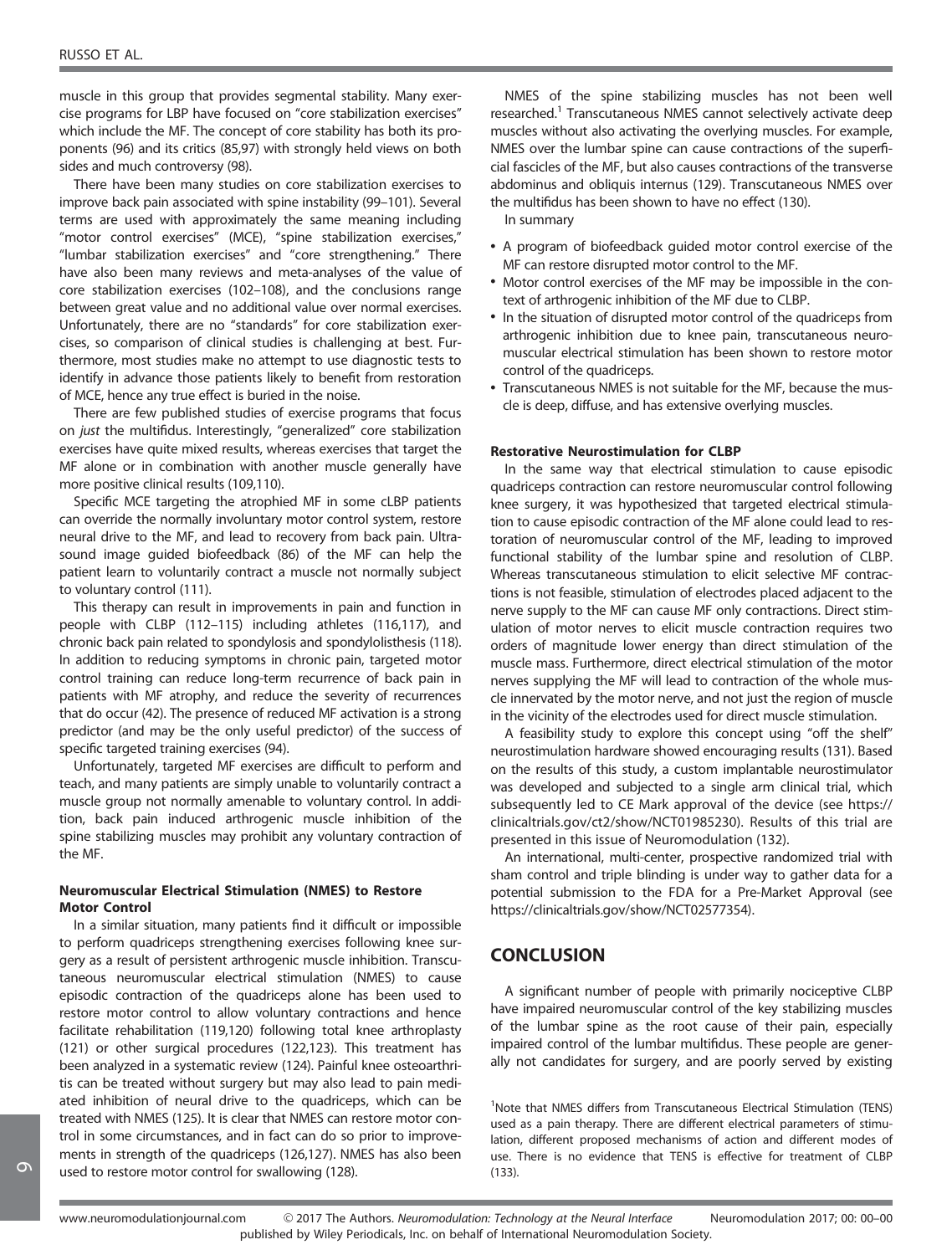therapies. Exercise therapy targeting restoration of neuromuscular control of the MF has been shown to be effective in some cases, but most people find it difficult or impossible to voluntarily contract the MF. The application of exercise therapy to the MF is limited by the fact that the MF is not normally amenable to voluntary control and may also be subject to arthrogenic muscle inhibition.

Electrical stimulation to restore neuromuscular control of the quadriceps following knee injury or knee surgery has been shown to be effective. The same approach has not been systematically applied to the lumbar spine. Restorative neurostimulation of the MF to mimic the effects of targeted exercise therapy of the MF has been explored in two single-arm clinical trials with encouraging results, and a prospective sham-controlled RCT is under way.

Restorative neurostimulation to cause contraction of the lumbar multifidus holds promise as a new and different approach to treating primarily nociceptive mechanical chronic LBP.

## Authorship Statements

Dr. Russo provided overall guidance for the development of the manuscript. Dr. Deckers, Dr. Kiesel, and Mr. Vieceli provided specialized input to the sections on arthrogenic inhibition, and diagnostic tests for mechanical low back pain. Dr. Gilligan contributed to the manuscript in general, and specifically the sections on therapies for CLBP. Mr. Crosby maintained the database of publications, and developed the first draft of the manuscript, and was instrumental in coordinating reviews among all authors. All authors approved the final version of the manuscript.

## How to Cite this Article:

Russo M., Deckers K., Eldabe S., Kiesel K., Gilligan C., Vieceli J., Crosby P. 2017. Muscle Control and Nonspecific Chronic Low Back Pain. Neuromodulation 2017; E-pub ahead of print. DOI:[10.1111/ner.12738](info:doi/10.1111/ner.12738)

## **REFERENCES**

- 1. Airaksinen O, Brox JI, Cedraschi C et al. European guidelines for the management of chronic nonspecific low back pain. Eur Spine J 2006;15(Suppl 2):S192–S300.
- 2. Woolf AD, Pfleger B. Burden of major musculoskeletal conditions. Bull World Health Organ 2003;81:646–656.
- 3. Deyo R, Dworkin SF, Amtmann D et al. Report of the NIH Task Force on research standards for chronic low back pain. Spine J 2014;14:1375–1391.
- 4. Global Burden of Disease Study 2013 Collaborators. Global, regional, and national incidence, prevalence, and years lived with disability for 301 acute and chronic diseases and injuries in 188 countries, 1990–2013: a systematic analysis for the Global Burden of Disease Study 2013. Lancet 2015;6736:1990–2013.
- 5. Buchbinder R, Blyth FM, March LM et al. Placing the global burden of low back pain in context. Best Pract Res Clin Rheumatol 2013;27:575–589.
- Kent PM, Keating JL. The epidemiology of low back pain in primary care. Chiropr Osteopat 2005;13:13.
- 7. Strine TW, Hootman JM. US national prevalence and correlates of low back and neck pain among adults. Arthritis Rheum 2007;57:656–665.
- 8. Deyo RA, Mirza SK, Martin BI. Back pain prevalence and visit rates: estimates from U.S. national surveys, 2002. Spine (Phila Pa 1976) 2006;31:2724–2727.
- Freburger JK, Holmes GM, Agans RP et al. The rising prevalence of chronic low back pain. Arch Intern Med 2009;169:251–258.
- 10. Amirdelfan K, McRoberts P, Deer TR. The differential diagnosis of low back pain: a primer on the evolving paradigm. Neuromodulation Technol Neural Interface 2014; 17:11–17.
- 11. Deyo RA, Weinstein JN. Low back pain. N Engl J Med 2001;344:363–370.
- 12. Koes BW, van Tulder MW, Thomas S. Diagnosis and treatment of low back pain. Br Med J 2006;332:1430–1434.
- 13. Nijs J. Low back pain: Guidelines for the clinical classification of predominant neuropathic, nociceptive, or central sensitization pain. Pain Physcian 2015;18: E333–E346.
- 14. Freynhagen R, Baron R, Gockel U, Tölle TR. painDETECT: a new screening questionnaire to identify neuropathic components in patients with back pain. Curr Med Res Opin 2006;22:1911–1920.
- 15. Nijs J, Torres-Cueco R, van Wilgen CP et al. Applying modern pain neuroscience in clinical practice: criteria for the classification of central sensitization pain. Pain Physician 2014;17:447–457.
- 16. Förster M, Mahn F, Gockel U et al. Axial low back pain: one painful area many perceptions and mechanisms. PLoS One 2013;8:e68273.
- 17. Panjabi MM. The stabilizing system of the spine. Part I. Function, dysfunction, adaptation, and enhancement. J Spinal Disord 1992;5:383–389. discussion: 397.
- 18. Panjabi MM. Panjabi 1992 the stabilizing system of the spine. Part II. Neutral zone and instability hypothesis.pdf. J Spinal Disord 1992;5:390–396. discussion: 397.
- 19. Panjabi MM. Clinical spinal instability and low back pain. J Electromyogr Kinesiol 2003;13:371–379.
- 20. Rosatelli AL, Ravichandiran K, Agur AM. Three-dimensional study of the musculotendinous architecture of lumbar multifidus and its functional implications. Clin Anat 2008;21:539–546.
- 21. Kim CW, Gottschalk LJ, Eng C, Ward SR, Lieber RL. The multifidus muscle is the strongest stabilizer of the lumbar spine. Spine J 2007;7:76S.
- 22. Wilke H-J, Wolf S, Claes LE, Arand M, Wiesend A. Stability increase of the lumbar spine with different muscle groups. A biomechanical in vitro study. Spine (Phila Pa 1976) 1995;20:192–198.
- 23. Freeman MD, Woodham MA, Woodham AW. The role of the lumbar multifidus in chronic low back pain: a review. PM R 2010;2:142–146.
- 24. Hides JA, Stokes M, Saide M, Jull GA, Cooper DH. Evidence of lumbar multifidus muscle wasting ipsilateral to symptoms in patients with acute/subacute low back pain. Spine (Phila Pa 1976) 1994;19:165–172.
- 25. Fortin M, Macedo LG. Multifidus and paraspinal muscle group cross-sectional areas of patients with low back pain and control patients: a systematic review with a focus on blinding. Phys Ther 2013;93:873–888.
- 26. Hu Z-J, He J, Zhao F-D et al. An assessment of the intra- and inter-reliability of the lumbar paraspinal muscle parameters using CT scan and magnetic resonance imaging. Spine (Phila Pa 1976) 2011;36:E868–E874.
- 27. Beneck GJ, Kulig K. Multifidus atrophy is localized and bilateral in active persons with chronic unilateral low back pain. Arch Phys Med Rehabil 2012;93:300–306.
- 28. Hides JA, Stanton WR, Gilmore C, Bohlscheid E. Multifidus size and symmetry among chronic LBP and healthy asymptomatic subjects. Man Ther 2008;13:43–49.
- 29. Macdonald DA, Moseley GL, Hodges PW. Why do some patients keep hurting their back? Evidence of ongoing back muscle dysfunction during remission from recurrent back pain. Pain 2009;142:183–188.
- 30. Barker KL, Shamley DR, Jackson D. Changes in the cross-sectional area of multifidus and psoas in patients with unilateral back pain: the relationship to pain and disability. Spine (Phila Pa 1976) 2004;29:E515–E519.
- 31. Crossman K, Mahon M, Watson PJ, Oldham JA, Cooper RG. Chronic low back painassociated paraspinal muscle dysfunction is not the result of a constitutionally determined 'adverse' fiber-type composition. Spine (Phila Pa 1976) 2004;29: 628–634.
- 32. Hides JA, Stanton W, Dilani Mendis M, Sexton M. The relationship of transversus abdominis and lumbar multifidus clinical muscle tests in patients with chronic low back pain. Man Ther 2011;10–14: 573–577. doi:[10.1016/j.math.2011.05.007](info:doi/10.1016/j.math.2011.05.007)
- 33. Danneels LA, Vanderstraeten GG, Cambier DC, Witvrouw EE, De Cuyper HJ. CT imaging of trunk muscles in chronic low back pain patients and healthy control subjects. Eur Spine J 2000;9:266–272.
- 34. Yanik B, Keyik B, Conkbayir I. Fatty degeneration of multifidus muscle in patients with chronic low back pain and in asymptomatic volunteers: quantification with chemical shift magnetic resonance imaging. Skeletal Radiol 2013;42:771–778.
- 35. Théron J, Guimaraens L, Casasco A, Coellar H, Sola T. Lumbosacral liposuction. A new tool for the treatment of low back pain. Interv Neuroradiol 2007;13:153–160.
- 36. Hodges PW, James G, Blomster L et al. Multifidus muscle changes after back injury are characterized by structural remodeling of muscle, adipose and connective tissue, but not muscle atrophy. Spine (Phila Pa 1976) 2015;40:1057–1071.
- 37. Kjaer P, Bendix T, Sorensen JS, Korsholm L, Leboeuf-Yde C. Are MRI-defined fat infiltrations in the multifidus muscles associated with low back pain? BMC Med 2007;5:2.
- 38. Goubert D, Van Oosterwijck J, Meeus M, Danneels L. Structural changes of lumbar muscles in non-specific low back pain. Pain Physician 2016;19:E985–E1000.
- 39. Pengel LHM, Herbert RD, Maher CG, Refshauge KM. Acute low back pain: systematic review of its prognosis. BMJ 2003;327:323.
- 40. Itz CJ, Geurts JW, van Kleef M, Nelemans P. Clinical course of non-specific low back pain: a systematic review of prospective cohort studies set in primary care. Eur J Pain 2013;17:5–15.
- 41. Hides JA, Richardson CA, Jull GA. Multifidus muscle recovery is not automatic after resolution of acute, first-episode low back pain. Spine (Phila Pa 1976) 1996;21: 2763–2769.
- 42. Hides JA, Jull GA, Richardson CA. Long-term effects of specific stabilizing exercises for first-episode low back pain. Spine (Phila Pa 1976) 2001;26:E243–E248.
- 43. Rice DA, McNair PJ. Quadriceps arthrogenic muscle inhibition: neural mechanisms and treatment perspectives. Semin Arthritis Rheum 2009;40:250–266. doi[:10.1016/](info:doi/10.1016/j.semarthrit.2009.10.001) [j.semarthrit.2009.10.001](info:doi/10.1016/j.semarthrit.2009.10.001)
- 44. Rice DA, McNair PJ. Quadriceps arthrogenic muscle inhibition: neural mechanisms and treatment perspectives. Semin Arthritis Rheum 2010;40:250–266.
- 45. Palmieri RM, Ingersoll CD, Hoffman MA et al. Arthrogenic muscle response to a simulated ankle joint effusion. Br J Sports Med 2004;38:26–30.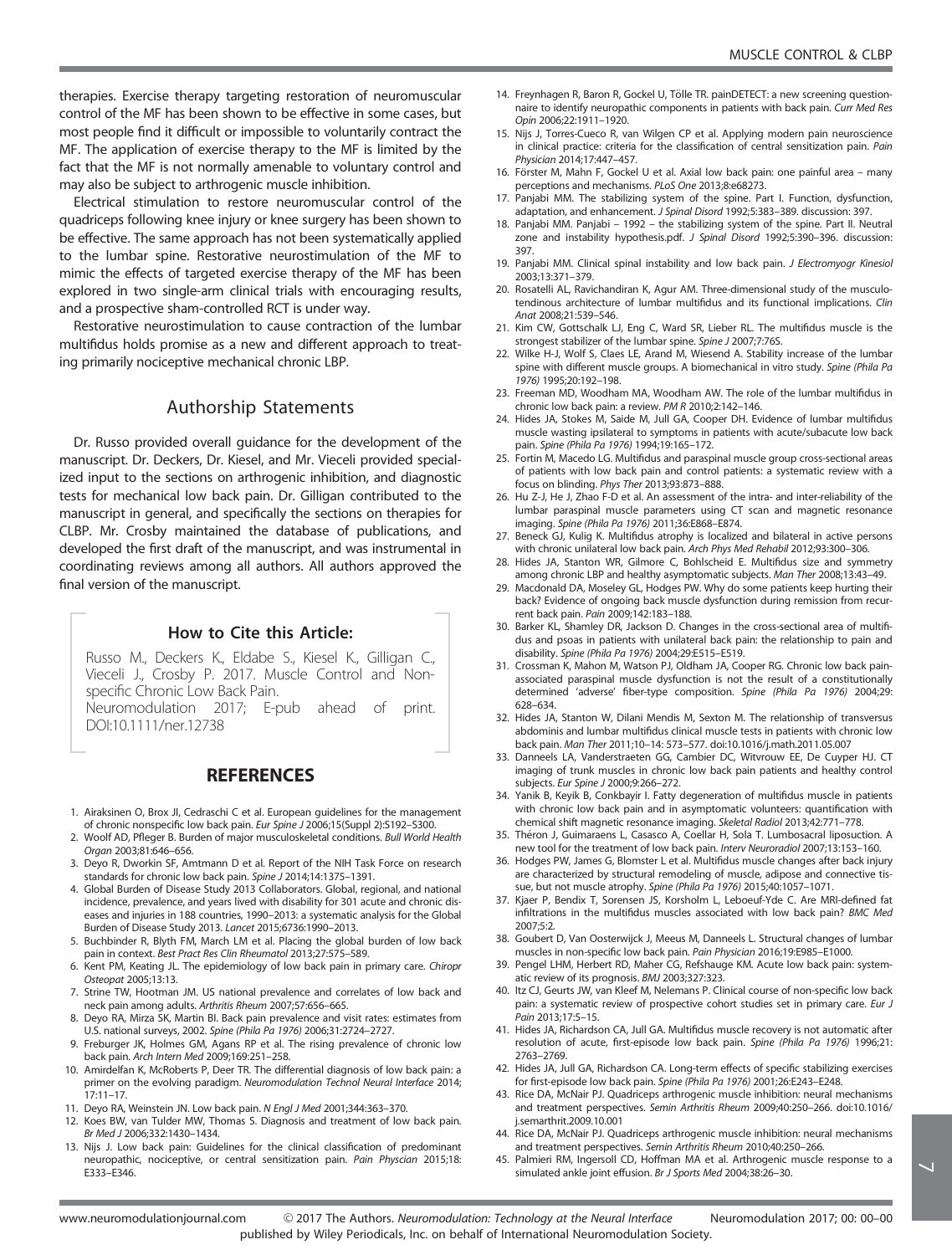- 46. Tsao H, Danneels LA, Hodges PW. ISSLS prize winner: smudging the motor brain in young adults with recurrent low back pain. Spine (Phila Pa 1976) 2011;36: 1721–1727.
- 47. Fritz JM, Koppenhaver SL, Kawchuk GN, Teyhen DS, Hebert JJ, Childs JD. Preliminary investigation of the mechanisms underlying the effects of manipulation: exploration of a multivariate model including spinal stiffness, multifidus recruitment, and clinical findings. Spine (Phila Pa 1976) 2011;36:1772–1781.
- 48. Young A. Current issues in arthrogenous inhibition. Ann Rheum Dis 1993;52: 829–834.
- 49. Stevens VK, Coorevits PL, Bouche KG et al. The influence of specific training on trunk muscle recruitment patterns in healthy subjects during stabilization exercises. Man Ther 2006;12:271–279.
- 50. D'Hooge R, Hodges P, Tsao H, Hall L, Macdonald D, Danneels L. Altered trunk muscle coordination during rapid trunk flexion in people in remission of recurrent low back pain. J Electromyogr Kinesiol 2013;23:173–181.
- 51. Kiesel KB, Butler RJ, Duckworth A et al. Experimentally induced pain alters the EMG activity of the lumbar multifidus in asymptomatic subjects. Man Ther 2012;17:236– 240. doi[:10.1016/j.math.2012.01.008](info:doi/10.1016/j.math.2012.01.008)
- 52. Wallwork TL, Stanton WR, Freke M, Hides JA. The effect of chronic low back pain on size and contraction of the lumbar multifidus muscle. Man Ther 2009;14: 496–500.
- 53. Chan S-T, Fung P-K, Ng N-Y et al. Dynamic changes of elasticity, cross-sectional area, and fat infiltration of multifidus at different postures in men with chronic low back pain. Spine J 2012;12:381–388.
- 54. Teyhen D, Koppenhaver S. Rehabilitative ultrasound imaging. J Physiother 2011;57: 196.
- 55. Annaswamy TM, Bierner SM, Doppalapudi H. Does lumbar dorsal ramus syndrome have an objective clinical basis? PM R 2013;5:996–1006.
- 56. Kiesel KB, Uhl TL, Underwood FB, Rodd DW, Nitz AJ. Measurement of lumbar multifidus muscle contraction with rehabilitative ultrasound imaging. Man Ther 2007;12: 161–166.
- 57. Lee S-W, Chan C. K-M, Lam T-S et al. Relationship between low back pain and lumbar multifidus size at different postures. Spine (Phila Pa 1976) 2006;31: 2258–2262.
- 58. Colloca CJ, Keller TS, Moore RJ, Gunzburg R, Harrison DE. Effects of disc degeneration on neurophysiological responses during dorsoventral mechanical excitation of the ovine lumbar spine. J Electromyogr Kinesiol 2007;18:829–837.
- 59. Hodges P, Galea M, Holm S, Kaigle Holm A. Response of the Deep Paraspinal Muscles to Cortical but Not Transmastoid Stimulation Is Increased at a Single Lumbar Level Following Interverebral Disc Lesion. Paper presented at Progress in Motor Control VI, Mendes Convention Center, Santos, São Paulo, Brazil 2007. [http://demotu.org/](http://demotu.org/pmcvi/viewabstract.php?id=228) [pmcvi/viewabstract.php?id=228.](http://demotu.org/pmcvi/viewabstract.php?id=228)
- 60. Hodges PW, Holm AK, Hansson T, Holm S. Rapid atrophy of the lumbar multifidus follows experimental disc or nerve root injury. Spine (Phila Pa 1976) 2006;31:2926– 2933.
- 61. Zhou B-H, Williams M, Solomonow M, Baratta RV, Harris M. Multifidus spasms elicited by prolonged lumbar flexion. Spine (Phila Pa 1976) 2000;25:2916–2924.
- 62. Brown SHM, Gregory DE, Carr JA et al. Adaptations to the multifidus muscle in response to experimentally induced intervertebral disc degeneration. Spine (Phila Pa 1976) 2011; 36:1728–1736. doi[:10.1097/BRS.0b013e318212b44b](info:doi/10.1097/BRS.0b013e318212b44b)
- 63. Panjabi MM. A hypothesis of chronic back pain: ligament subfailure injuries lead to muscle control dysfunction. Eur Spine J 2006;15:668–676.
- 64. Hodges PW, Moseley GL. Pain and motor control of the lumbopelvic region: effect and possible mechanisms. J Electromyogr Kinesiol 2003;13:361–370.
- 65. Brumagne S, Cordo P, Lysens R, Verschueren S, Swinnen S. The role of paraspinal muscle spindles in lumbosacral position sense in individuals with and without low back pain. Spine (Phila Pa 1976) 2000;25:989–994.
- 66. Dickx N, Cagnie B, Achten E, Vandemaele P, Parlevliet T, Danneels L. Changes in lumbar muscle activity because of induced muscle pain evaluated by muscle functional magnetic resonance imaging. Spine (Phila Pa 1976) 2008;33:E983–E989.
- 67. Kiesel KB, Underwood FB, Mattacola CG, Nitz AJ, Malone TR. A comparison of select trunk muscle thickness changes between subjects with low back pain classified in the treatment-based classification system and asymptomatic controls. J Orthop Sports Phys Ther 2007;37:596–607. doi:[10.2519/jospt.2007.2574](info:doi/10.2519/jospt.2007.2574)
- 68. Kiesel KB, Uhl T, Underwood FB, Nitz AJ. Rehabilitative ultrasound measurement of select trunk muscle activation during induced pain. Man Ther 2008;13:132–138.
- 69. Danneels L, Coorevits P, Cools A et al. Differences in electromyographic activity in the multifidus muscle and the iliocostalis lumborum between healthy subjects and patients with sub-acute and chronic low back pain. Eur Spine J 2002; 11:13–19.
- 70. D'Hooge R, Cagnie B, Crombez G, Vanderstraeten G, Achten E, Danneels L. Lumbar muscle dysfunction during remission of unilateral recurrent nonspecific low-back pain: evaluation with muscle functional MRI. Clin J Pain 2013;29:187-194
- 71. Dubois J-D, Piché M, Cantin V, Descarreaux M. Effect of experimental low back pain on neuromuscular control of the trunk in healthy volunteers and patients with chronic low back pain. J Electromyogr Kinesiol 2011;21:774–781. doi[:10.1016/](info:doi/10.1016/j.jelekin.2011.05.004) [j.jelekin.2011.05.004](info:doi/10.1016/j.jelekin.2011.05.004)
- 72. Wand BM, Parkitny L, O'Connell NE et al. Cortical changes in chronic low back pain: current state of the art and implications for clinical practice. Man Ther 2011; 16:15–20.
- 73. Massé-Alarie H, Beaulieu L-D, Preuss R, Schneider C. Corticomotor control of lumbar multifidus muscles is impaired in chronic low back pain: concurrent evidence from ultrasound imaging and double-pulse transcranial magnetic stimulation. Exp Brain Res 2015; 234:1033–1045. doi:[10.1007/s00221-015-4528-x](info:doi/10.1007/s00221-015-4528-x)
- 74. Tsao H, Galea MP, Hodges PW. Reorganization of the motor cortex is associated with postural control deficits in recurrent low back pain. Brain 2008:131: 2161–2171.
- 75. Tsao H, Danneels L, Hodges PW. Individual fascicles of the paraspinal muscles are activated by discrete cortical networks in humans. Clin Neurophysiol 2011;122: 1580–1587.
- 76. Tsao H, Galea MP, Hodges PW. Driving plasticity in the motor cortex in recurrent low back pain. Eur J Pain 2010;14:832–839.
- 77. Schabrun SM, Elgueta-Cancino EL, Hodges PW. Smudging of the Motor Cortex is related to the Severity of Low Back Pain. Spine (Phila Pa 1976) 2015;1:38. doi: [10.1097/BRS.0000000000000938](info:doi/10.1097/BRS.0000000000000938)
- 78. Seminowicz DA, Wideman TH, Naso L et al. Effective treatment of chronic low back pain in humans reverses abnormal brain anatomy and function. J Neurosci 2011;31:7540–7550.
- 79. Kalichman L, Carmeli E, Been E. The association between imaging parameters of the paraspinal muscles, spinal degeneration, and low back pain. Biomed Res Int 2017;2017:1.
- 80. Hides JA, Belavý DL, Stanton W et al. Magnetic resonance imaging assessment of trunk muscles during prolonged bed rest. Spine (Phila Pa 1976) 2007;32: 1687–1692.
- 81. Hides JA, Lambrecht G, Richardson CA et al. The effects of rehabilitation on the muscles of the trunk following prolonged bed rest. Eur Spine J 2011;20:808–818.
- 82. Le Cara EC, Marcus RL, Dempsey AR, Hoffman MD, Hebert JJ. Morphology versus function: the relationship between lumbar multifidus intramuscular adipose tissue and muscle function among patients with low back pain. Arch Phys Med Rehabil 2014;95:1846–1852.
- 83. Hildebrandt M, Fankhauser G, Meichtry A, Luomajoki H. Correlation between lumbar dysfunction and fat infiltration in lumbar multifidus muscles in patients with low back pain. BMC Musculoskelet Disord 2017;18:12.
- 84. Fortin M, Gibbons LE, Videman T, Battié MC. Do variations in paraspinal muscle morphology and composition predict low back pain in men? Scand J Med Sci Sports 2014;25:880–887. doi[:10.1111/sms.12301](info:doi/10.1111/sms.12301)
- 85. Zielinski KA, Henry SM, Ouellette-Morton RH, DeSarno MJ. Lumbar multifidus muscle thickness does not predict patients with low back pain who improve with trunk stabilization exercises. Arch Phys Med Rehabil 2013;94:1132–1138.
- 86. Ghamkhar L, Emami M, Mohseni-Bandpei MA, Behtash H. Application of rehabilitative ultrasound in the assessment of low back pain: a literature review. J Bodyw Mov Ther 2011;15:465–477.
- 87. Wong AYL, Parent EC, Funabashi M, Stanton TR, Kawchuk GN. Do various baseline characteristics of transversus abdominis and lumbar multifidus predict clinical outcomes in nonspecific low back pain? A systematic review. Pain 2013;154: 2589–2602.
- 88. Stokes IAF, Henry SM, Single RM. Surface EMG electrodes do not accurately record from lumbar multifidus muscles. Clin Biomech (Bristol, Avon) 2003;18:9–13.
- 89. Gondhalekar GA, Kumar SP, Eapen C, Mahale A. Reliability and validity of standing back extension test for detecting motor control impairment in subjects with low back pain. J Clin Diagn Res 2016;10:KC07–KC11.
- 90. Hicks GE, Fritz JM, Delitto A, McGill SM. Preliminary development of a clinical prediction rule for determining which patients with low back pain will respond to a stabilization exercise program. Arch Phys Med Rehabil 2005;86:1753–1762.
- 91. Hebert JJ, Koppenhaver SL, Teyhen DS, Walker BF, Fritz JM. The evaluation of lumbar multifidus muscle function via palpation: reliability and validity of a new clinical test. Spine J 2015;15:1196–1202.
- 92. Denteneer L, Stassijns G, De Hertogh W, Truijen S, Van Daele U. Inter- and intrarater reliability of clinical tests associated with functional lumbar segmental instability and motor control impairment in patients with low back pain: a systematic review. Arch Phys Med Rehabil 2017;98:151–164.e6.
- 93. Hicks GE, Fritz JM, Delitto A, Mishock J. Interrater reliability of clinical examination measures for identification of lumbar segmental instability. Arch Phys Med Rehabil 2003;84:1858–1864.
- 94. Hebert JJ, Koppenhaver SL, Magel JS, Fritz JM. The relationship of transversus abdominis and lumbar multifidus activation and prognostic factors for clinical success with a stabilization exercise program: a cross-sectional study. Arch Phys Med Rehabil 2010;91:78–85.
- 95. Rabin A, Shashua A, Pizem K, Dickstein R, Dar G. A clinical prediction rule to identify patients with low back pain who are likely to experience short-term success following lumbar stabilization exercises: a randomized controlled validation study. J Orthop Sports Phys Ther 2014;44:6–B13.
- 96. Barr KP, Griggs M, Cadby T. Lumbar stabilization: core concepts and current literature, Part 1. Am J Phys Med Rehabil 2005;84:473–480.
- 97. Lederman E. The myth of core stability. J Bodyw Mov Ther 2010;14:84-98.
- 98. Standaert CJ, Herring SA. Expert opinion and controversies in musculoskeletal and sports medicine: core stabilization as a treatment for low back pain. Arch Phys Med Rehabil 2007;88:1734–1736.
- 99. Kumar S, Sharma VP, Aggarwal A, Shukla R, Dev R. Effect of dynamic muscular stabilization technique on low back pain of different durations. J Back Musculoskelet Rehabil 2012;25:73–79.
- 100. Hides JA, Stanton WR, Mendis MD, Gildea J, Sexton MJ. Effect of motor control training on muscle size and football games missed from injury. Med Sci Sports Exerc 2011;44:1141–1149. doi:[10.1249/MSS.0b013e318244a321](info:doi/10.1249/MSS.0b013e318244a321)
- 101. Macedo LG, Maher CG, Latimer J, McAuley JH. Motor control exercise for persistent, nonspecific low back pain: a systematic review. Phys Ther 2009;89:9–25.
- 102. Saragiotto BT, Maher CG, Yamato TP et al. Motor control exercise for chronic nonspecific low-back pain. Cochrane Database Syst Rev 2016;1:CD012004.